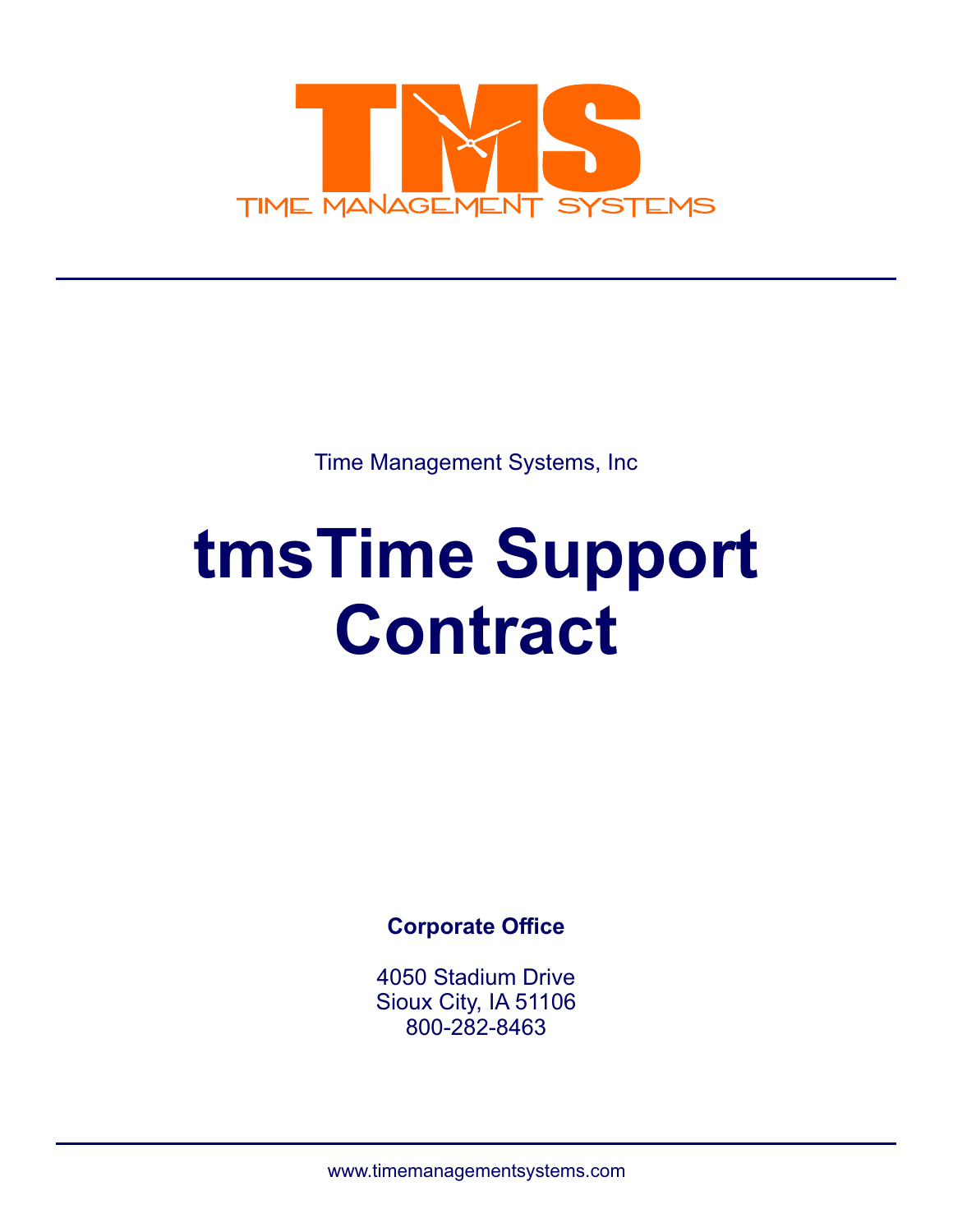# **tmsTime Support Contract**

provided by Time Management Systems, Inc. (TMS)

TMS warrants and represents that it is an authorized dealer for Infotronics, Inc. and as such, has the authority and is qualified to extend the Agreement described herein. This agreement shall remain in effect for the period specified on your contract invoice.

tmsTime Support Contract provides telephone/email support in accordance to the terms of this agreement, as stated below, along with the utilization of our remote access software, Time Management Systems Screen Connect, for all software specified on your contract invoice.

# **Technical Support Contract:**

*Technical Support: Support of all service calls and repair work as necessary during the contract period performed at no extra charge during normal business hours (Monday -Friday, 8am-5pm CT, except holidays) for all equipment specified on your contract invoice.*

## **Included in your Support Contract:**

24/7 Monitoring and Maintenance of Hosted Systems Receive Software Version Upgrades; Major and Minor Expert Technical Support via Email or Phone at No Charge\* Receive Answers to your Questions Quickly Accurate and Fast Resolution to Technical Support Access to Growing Library of Self-Help Support Information (Video and Written) Access to Exclusive Webinars and Training. Get the Most from your System! Discounted Hourly Rate for Changes to Software Setup (\$195 per Hour. Billed in 15 min increments)

\*Changes or customization to the System to accommodate rule changes after initial setup or adjustments to historical data, are billed at the Hourly Rate at Time of Service

- For service not covered under support agreement, our normal hourly rate is \$195.00 per  $\bullet$ hour (billed in increments of 15 minutes).
- Support needed outside of normal business hours is available for customers with a current support agreement at the rate of time and a half.
- If customer is over a 50 mile radius from a TMS office or technician site, \$125.00 per hour portal to portal for travel time will apply.
- Observed Holidays when they fall during the work week: New Year's Day, Memorial Day, Independence Day, Labor Day, Thanksgiving Day, the day after Thanksgiving, Christmas Eve (beginning at 12pm), Christmas Day, New Year's Eve (beginning at 12pm).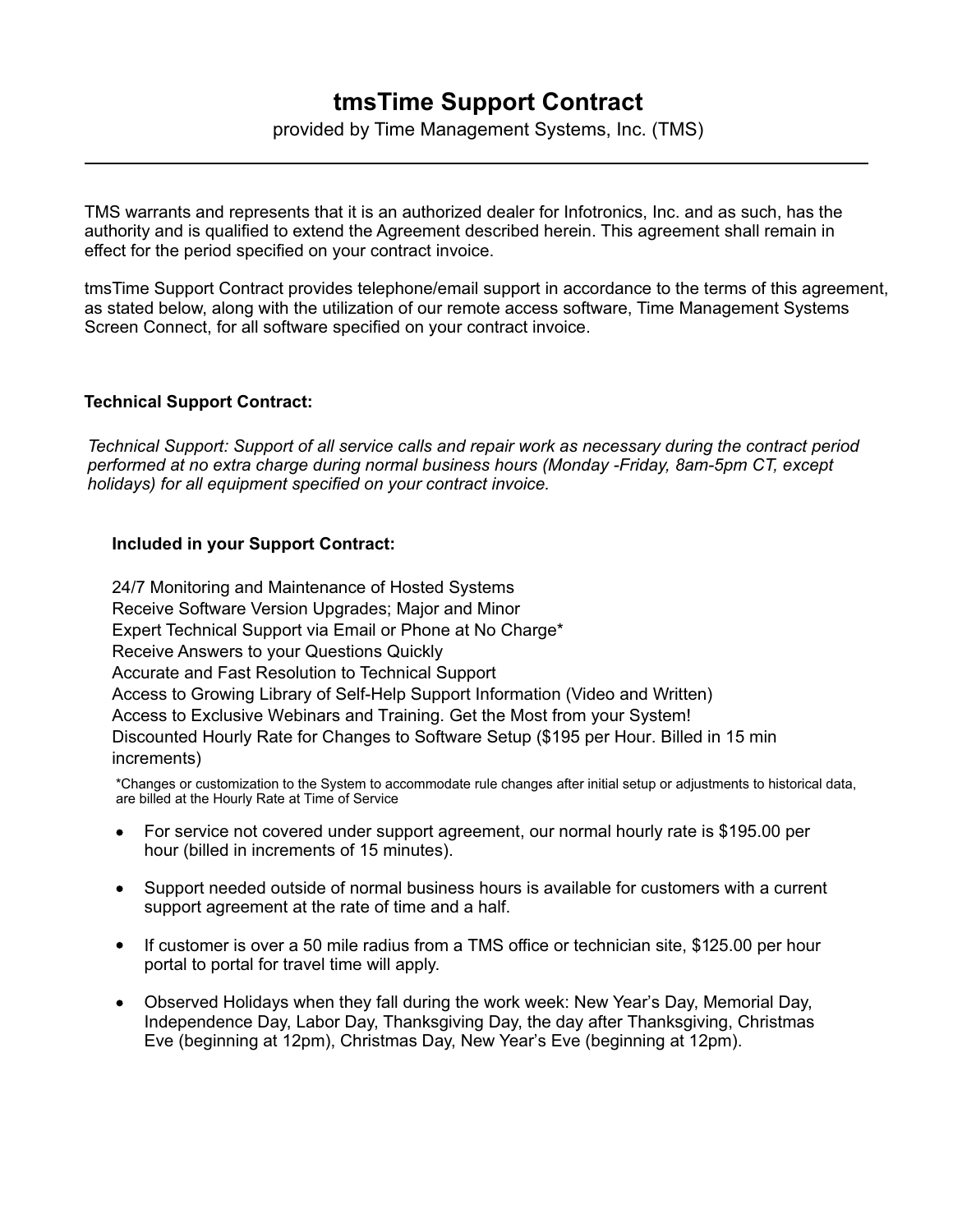#### **Our Service Desk:**

To provide high levels of support in a timely manner, TMS has a centralized support system known as the Service Desk. The Service Desk Support Team will be your single point of contact. They will field calls, send a service request to the appropriate service technician who will research the issue and then contact you to resolve the problem. By utilizing this method, every call will be logged and a service ticket number generated. Should an email be provided you will receive confirmation of the generated ticket and all work and correspondence associated with the ticket.

TMS will strive to provide accurate and timely technical support for all customers to ensure maximum up time. TMS will assist the authorized contact person(s) in utilizing our software that is specified on your contract invoice, and identifying and providing workarounds, if possible, for standard component product problems.

The TMS Service Desk may be contacted through one of the following options:

- Telephone Support: 1-800-282-8463 x 2
- Email Support: servicedesk@tmstime.com

#### **Online Support:**

Along with our Service Desk, TMS provides online support with our *tmsSupport Library*. This support page is full of videos and documentation on common questions, and how-tos on frequent tasks. Access to our support page is free with a current support contract. Reach out to us via our Service Desk for directions on setting up your user name/password.

# **What is covered under this Support Contract?\***

\*Only includes software and equipment specified on your contract

During the term of this contract, TMS shall, unless prevented by unavoidable circumstances, diligently and faithfully use their best endeavors with all appropriate skill and ability in carrying out and performing the support and services for the customer by the terms and conditions contained in this contract. TMS will make every reasonable effort to correct and resolve any software problem that customer reports to TMS in which TMS is able to reproduce. Customer will promptly provide TMS with all information requested by TMS to reproduce such problem.

TMS will undertake all reasonable efforts to provide technical assistance under this contract and to rectify or provide solutions to customer's support issue where the software and/or hardware that is specified on your contract invoice does not function properly. TMS does not guarantee that the problems will be solved if the issue cannot be reproduced, nor that the remedy will be error free. This contract agreement is only applicable to the software and hardware sold by TMS or American Time Data and is running under the accepted environments specified for that product.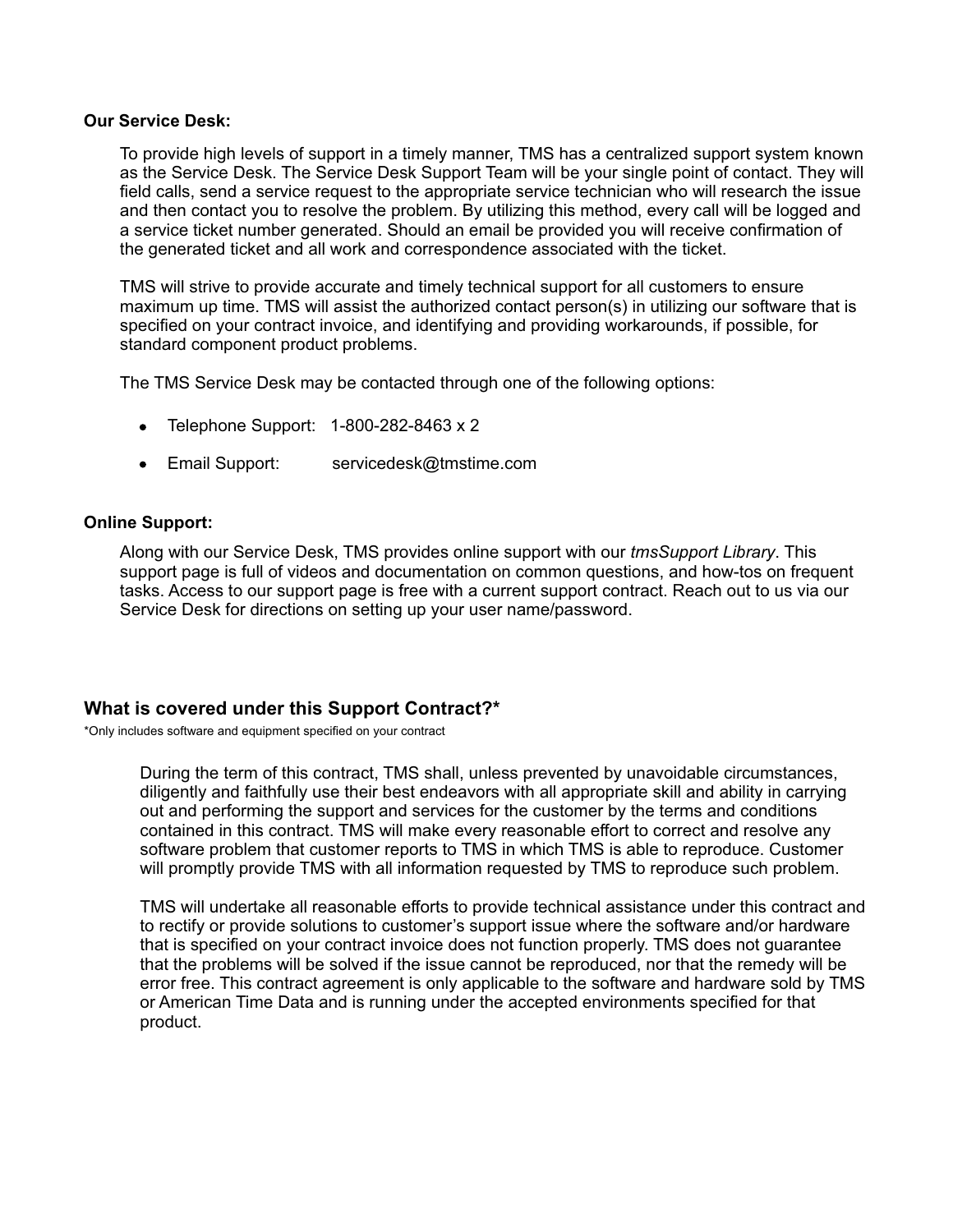# **What is NOT covered under this Support Contract?**

TMS shall have no support obligations with respect to any hardware or third-party software product. If TMS provides technical support for a problem caused by a Non-TMS product or if TMS' service efforts are increased as a result of the customer's use of a Non-TMS or American Time Data product, the customer agrees to pay TMS for this additional service on a Time and Materials basis at its then current published rates for customer software services.

Should TMS determine the cause of any support issue to be related to a customer's I.T. products, TMS does not support these items and will refer the customer to their I.T. This includes, but is not limited to, computer hardware and software, networking, data service, mobile devices and server hardware and software.

TMS' liability shall in all events be limited to restoring the software covered by its agreement to good operating condition. TMS shall in no event be liable for any incidental or consequential damages, nor for recreation of data lost for any reason.

#### **Examples include, but not limited to:**

- Parameter Changes: Any and all reconfiguration of programming parameters (outside of your implementation window outlined in your software setup survey), to accommodate your new or updated rules, are not included.
- Custom Reports: tmsTime software comes with a list of basic reports. Any additional customized reports can be requested at a \$300.00 charge per report.
- Additional Training: Users of our tmsTime software must be trained by a qualified TMS or American Time Data representative. If a non-trained user calls/emails in for support, that call will be billable.
- Repairs to system due to customer implemented adjustments  $\bullet$
- Customized Exports for use by Third-Party Applications  $\bullet$
- Support of Network or Operating systems
- Professional Services: ex, System Training, Server Migration and Restoration, Customer  $\bullet$  . Enhancements, Development or Programming to Existing Application.

All requested Professional Services are subject to approval and availability. Once approved by the customer, the project will be scheduled for work. The Professional Services per hour cost is for remote services utilizing telephone, conference calls and email communications, along with remote connectivity via *Time Management Systems Screen Connect.* In the event that the customer's request for Professional Services necessitates on-site presence, additional services and travel expense will be applied.

#### **Outline of Customer Responsibilities:**

In connection with TMS' provision of technical support as described herein, the customer acknowledges that customer has the responsibility to do each of the following:

- It is not the responsibility of Time Management Systems, Inc (TMS), American Time Data or any of their employees to interpret your company rules, policies, labor laws or compliance information. If you have questions regarding compliance or laws, it will be your responsibility to seek your legal counsel. TMS will configure your payroll rules per your instructions. TMS is not a legal representative responsible for knowing customer's Federal, State and Local labor laws.
- TMS will have no liability for loss or recovery of data, databases, programs or loss of system  $\bullet$ arising out of the services or support, or any act of omission, including negligence by third party service, consultant or I.T. provider.